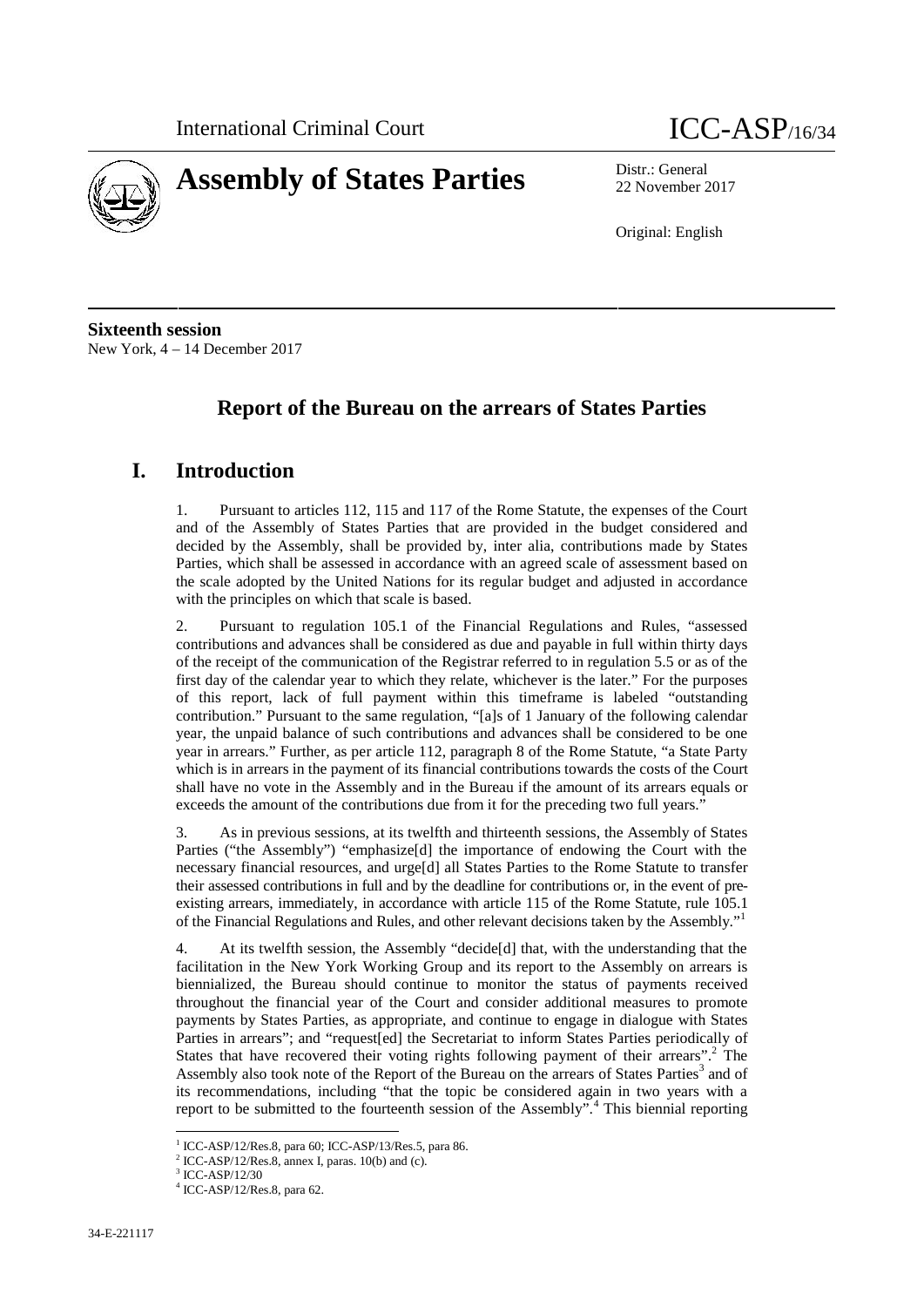was done in an effort to contribute to the improvement of the working methods of the Assembly, and to bring additional value to the reports of the committee.

5. At its fourteenth session, the Assembly received a report on the arrears of States Parties,<sup>5</sup> submitted by the facilitator on the issue of arrears, Mr. Slavomir Kantor (Slovakia).<sup>6</sup> The Assembly decided "that the Bureau, through the President of the Assembly, the coordinator of the Working Group and the focal point, should continue to monitor the status of payments received throughout the financial year of the Court and consider additional measures to promote payments by all States Parties, as appropriate, continue to engage in dialogue with States Parties that have outstanding contributions or are in arrears and report thereon to the Assembly at its fifteenth session."

6. At its fifteenth session, the Assembly received a report on the arrears of States Parties<sup>8</sup> submitted by the facilitator on the issue of arrears, Mr. Sebastian Roga (Croatia). The report again noted "the worrisome state of outstanding contributions and arrears", and that the Assembly "must undertake focused efforts to ensure that no assessed contributions to the Court remain outstanding and ensure that the requests for payment are acted upon by all States Parties".<sup>9</sup> The report also noted that it was necessary for the Working Group to take up its biennialized facilitation on the issue of arrears throughout  $2017$ .<sup>10</sup>

7. The present report is thus submitted pursuant to the decision of the Assembly at its fifteenth session. The mandate on the issue of arrears was granted to the New York Working Group by the Bureau of the Assembly and Mr. Sebastian Roga (Croatia) was reappointed as the facilitator on the issue of arrears on 20 February 2017.

8. This report follows the submission of reports from the fourth to fifteenth sessions of the Assembly, and aims to build on their findings and recommendations.<sup>11</sup> It should thus be read in conjunction with the said reports, whose recommendations have been endorsed by the Assembly.

9. It must be recalled, that in general, the facilitation on the issue of arrears has a number of objectives:

(a) To find ways to ensure that no assessed contributions to the Court remain outstanding, by promoting a culture of financial discipline;

(b) To seek ways of cooperating with States Parties that have not met their financial obligations in order to reverse any outstanding balances;

(c) To examine what could be done in the cases in which these outstanding contributions amount to arrears under article 112 of the Rome Statute and/or when obligations have not been met due to circumstances beyond the control of the States Parties in question;

(d) To keep under review the mechanism allowing States Parties to seek exemptions from article  $112$ ;<sup>12</sup> and

(e) To enhance communication among the Assembly, the Court and States Parties in arrears, so as to address the issue of outstanding assessed contributions more effectively.

 $\frac{5}{6}$  ICC-ASP/14/40.<br><sup>6</sup> The report submitted at the fourteenth session addressed, inter alia, the issue of the biennial facilitation. While not recommending that the facilitation be ended or that its biennial schedule be modified, the report noted that "… having considered the level of outstanding contributions remains worrisome… it is considered necessary that a focal point be appointed to assist the Bureau in this task throughout 2016, to keep the Working Groups informed as regularly as possible on the status of contributions, and to ensure that the requests for payment sent by the Court are received and acted upon by all States Parties. A report to the Assembly at its fifteenth session would be deemed necessary to inform the Assembly of the issues and obstacles identified in pursuing the objective of zero arrears."

 $7$  ICC-ASP/14/Res.4, annex I, para. 14(b).  $8$  ICC-ASP/15/28.

<sup>9</sup> ICC-ASP/15/28, para. 20.

 $10$  Ibid

<sup>&</sup>lt;sup>11</sup> ICC-ASP/4/14, ICC-ASP/5/27, ICC-ASP/6/19, ICC-ASP/7/26, ICC-ASP/8/41, ICC-ASP/9/27, ICC-ASP/10/34, ICC-ASP/11/23, ICC-ASP/12/30, ICC-ASP/14/40, and ICC-ASP/15/28.<br><sup>12</sup> Article 112, paragraph 8, of the Rome Statute provides as follows:

Article 112, paragraph 8, of the Rome Statute provides as follows: "A State Party which is in arrears in the payment of its financial contributions towards the costs of the Court shall have no vote in the Assembly and in the Bureau if the amount of its arrears equals or exceeds the amount of the contributions due from it for the preceding two full years. The Assembly may, nevertheless, permit such a State Party to vote in the Assembly and in the Bureau if it is satisfied that the failure to pay is due to conditions beyond the control of the State Party."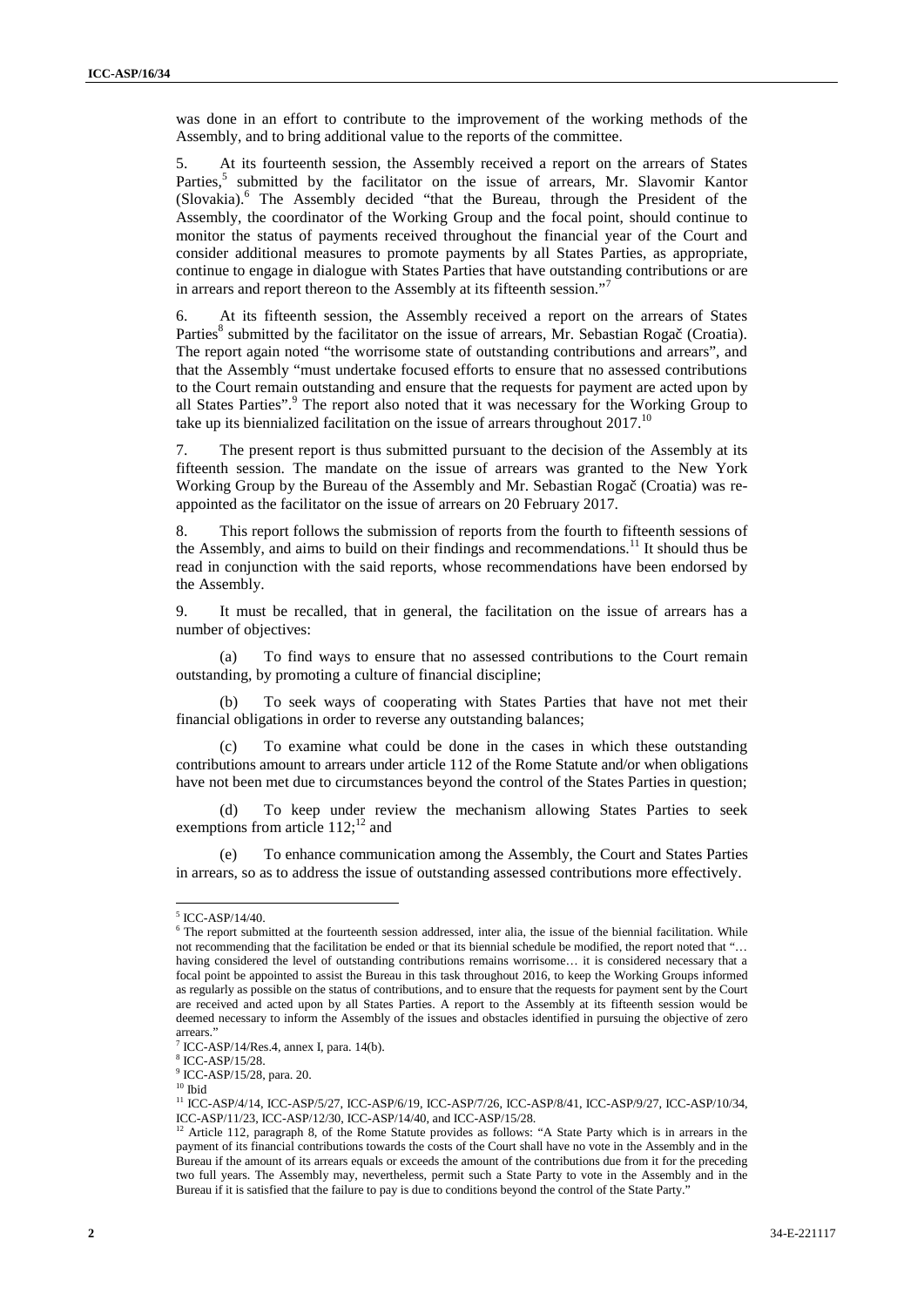10. At its meetings on 20 February and 5 June 2017 the Bureau was presented with an appeal by the President to States Parties in arrears, and those who had outstanding contributions, to deploy all efforts in order to make their financial contributions to the Court as soon as possible.

### **II. Status of contributions and arrears**

11. As of 31 October 2017, the total outstanding contributions, including for the regular budget, the Working Capital Fund, the Contingency Fund, the Capital Replacement Fund and the host State loan, stood at €32,071,049, a slight decrease on the outstanding amount at the same point in 2016 ( $\text{\textsterling}3,864,437$ ).

12. With regard to outstanding contributions, the Committee on Budget and Finance stressed in the report of its twenty-ninth session that "[N]ot meeting obligations in relation to the payment of contributions may seriously jeopardize the daily operations of the Court", adding that "if contributions remain unpaid at the end of the year, the Court may need to resort to the Working Capital Fund, while its available amount may not be sufficient to cater for liquidity shortfalls".<sup>13</sup>

13. As of 31 October 2017, 76 States Parties were fully settled, 23 States Parties had outstanding contributions for the 2017 budget, and 25 States Parties were in arrears, 11 of which were ineligible to vote and were required to make a minimum payment in order to avoid the application of article 112, paragraph 8 of the Rome Statute.

#### **III. Consultations and sharing of information**

14. As in previous years, information on the status of contributions to the Court was annexed to the reports of the two annual sessions of the Committee on Budget and Finance, which were distributed to States Parties by the Secretariat.

15. The New York Working Group regularly discussed the issue of arrears in its meetings throughout the year.

16. The facilitator held bilateral consultations with various States Parties with outstanding contributions, informing them about the exact amounts and the status of their arrears. While stressing the importance of settlement of assessed outstanding contributions, the facilitator presented States Parties copies of notes verbales and letters sent on the issue of arrears by the Registrar to the States Parties. From April to July 2017, the facilitator met with Permanent Missions to the United Nations of some States Parties with significant outstanding contributions, followed by further demarches and consultations in September and October 2017.

#### **IV. Conclusions and recommendations**

17. Bearing in mind the worrisome state of outstanding contributions and arrears, the overall status of contributions should be kept under close observation, and the Assembly should heighten its efforts to ensure financial discipline from all States Parties.

18. Considering that the level of outstanding contributions still remains a cause for concern, the Assembly must again undertake focused efforts to ensure that no assessed contributions to the Court remain outstanding and ensure that the requests for payment are acted upon by all States Parties. It is therefore necessary that the Working Group take up its biennialized facilitation on the issue of arrears throughout 2018, and report thereon to the Assembly at its seventeenth session.

19. The facilitator concludes his inter-sessional work by recommending to the Assembly the inclusion in the omnibus resolution of the paragraphs contained in the annex to the present report.

<sup>&</sup>lt;sup>13</sup> See ICC-ASP/16/15, advance version, para 147.